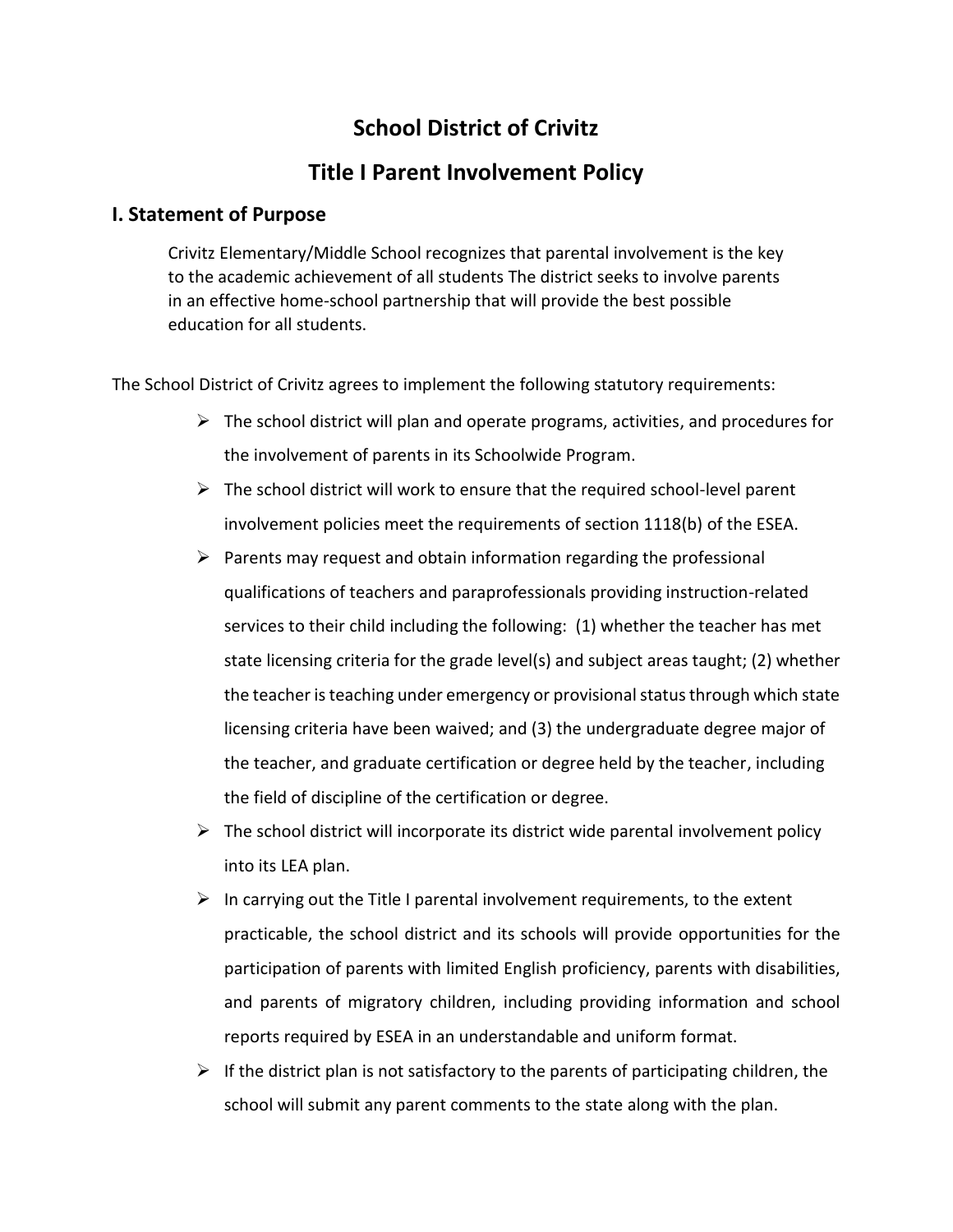- $\triangleright$  The school district will involve parents in decisions about how parental involvement funds are spent.
- $\triangleright$  The school district will be governed by the following statutory definition of parental involvement, and expects that its Title 1 schools will carry our programs, activities, and procedures in accordance with this definition.

Parental involvement means the participation of parents in two-way and meaningful communication involving student academic achievement and other school activities, including ensuring:

1. that parents play an integral role in assisting their child's learning;

2. that parents are encouraged to be actively involved in their child's education at school;

3. that parents are full partners in their child's education and are included, as appropriate, in the decision-making and on advisory committees to assist in the education of their child.

## **II. Implementation of Parental Involvement Policy Components**

The School District of Crivitz will involve parents in the joint development of its district wide parent involvement plan:

- $\triangleright$  The School District of Crivitz will involve parents in the process of school review and improvement:
	- 1. Disseminate and discuss MAP Test results at Parent-Teacher Conferences.
	- 2. Parent Survey on school website
	- 3. Disseminate and explain WKCE scores
- $\triangleright$  The School District of Crivitz will provide coordination, technical assistance, and other support to assist in planning and implementing effective parental involvement activities to improve academic achievement and school performance:

1. Invite parents to computer labs and provide assistance navigating school website in conjunction with family activity nights

2. Schedule time and instructors to explain Parent Survey. Allow time for parents to navigate school website and respond to survey